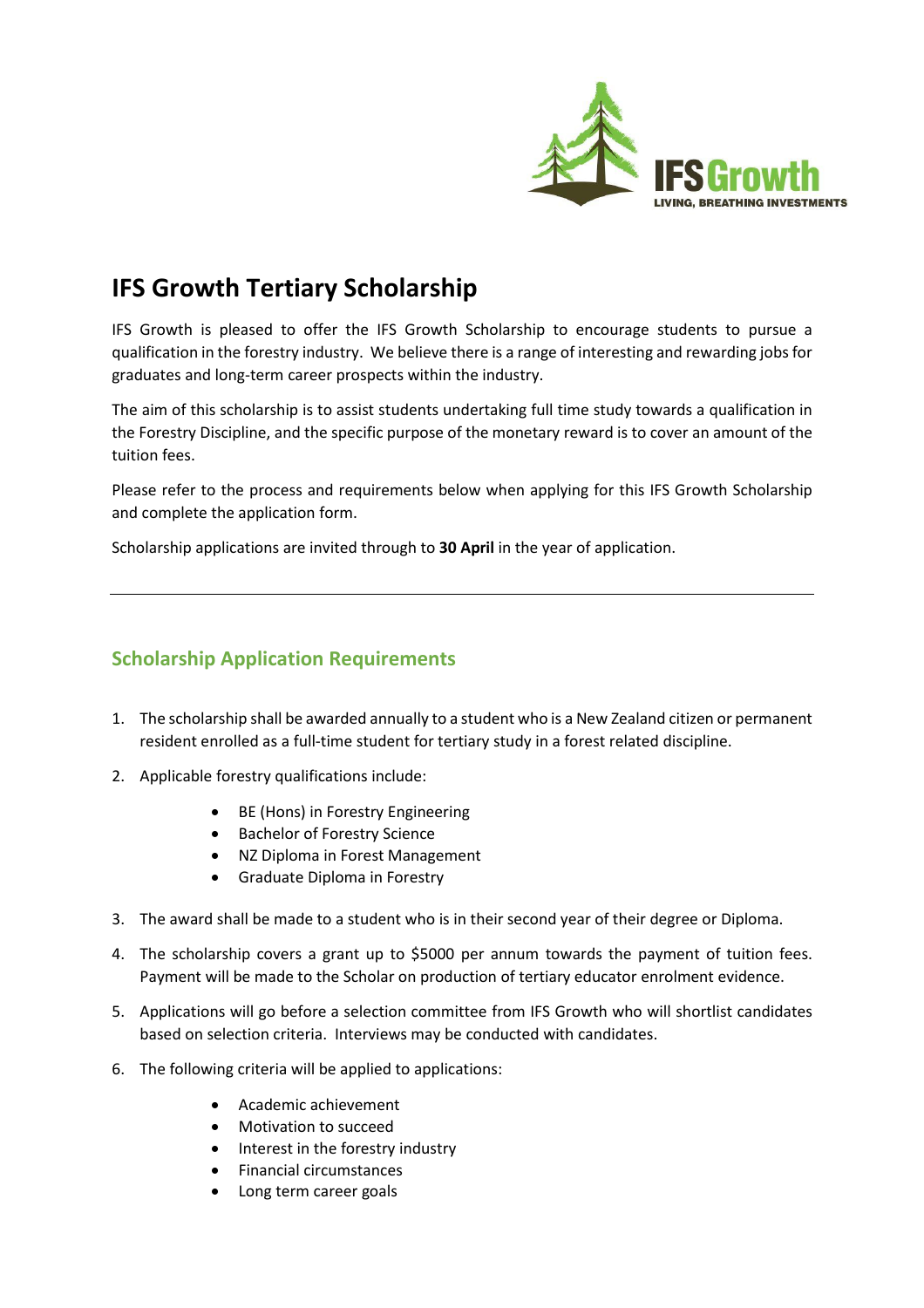- Likelihood to successfully complete the qualification.
- 7. The final award will be made by the CEO based on the committee's recommendations. IFS Growth may refrain from making an award where there is no applicant of sufficient merit.
- 8. The scholarship may be held with other prizes, allowances or scholarships unless the conditions of the other awards provide otherwise.
- 9. The award may be terminated or revoked at any time, or require the forfeiture of a proportion of the scholarship if the student:
	- Fails more than one mandatory paper towards the qualification
	- Fails to comply with any of the regulations or terms and conditions of the scholarship
	- Is not progressing satisfactorily through the qualification
	- Is found to have violated the tertiary provider's code of conduct.
- 10. Applicants for this scholarship accept the selection committee's decision is final and that no correspondence will be entered into.

## **Forestry Student Work Experience**

IFS Growth are able to offer limited places for students to undertake paid employment over the summer holidays (November/December to February) to complete practical work experience.

Scholarship recipients will have priority for these positions but are under no obligation to accept paid employment.

## **Graduate positions**

Students who attain the scholarship are encouraged to apply for the annual graduate position at IFS Growth in their final year of study.

The programme runs for one year during which students are rotated throughout all areas and regions of the business to build practical experience and knowledge to support their qualifications and study.

Scholarship recipients will have priority for these positions.

#### **Applications should be submitted to Tracey Wayte [tracey@hrsouth.co.nz](mailto:tracey@hrsouth.co.nz)**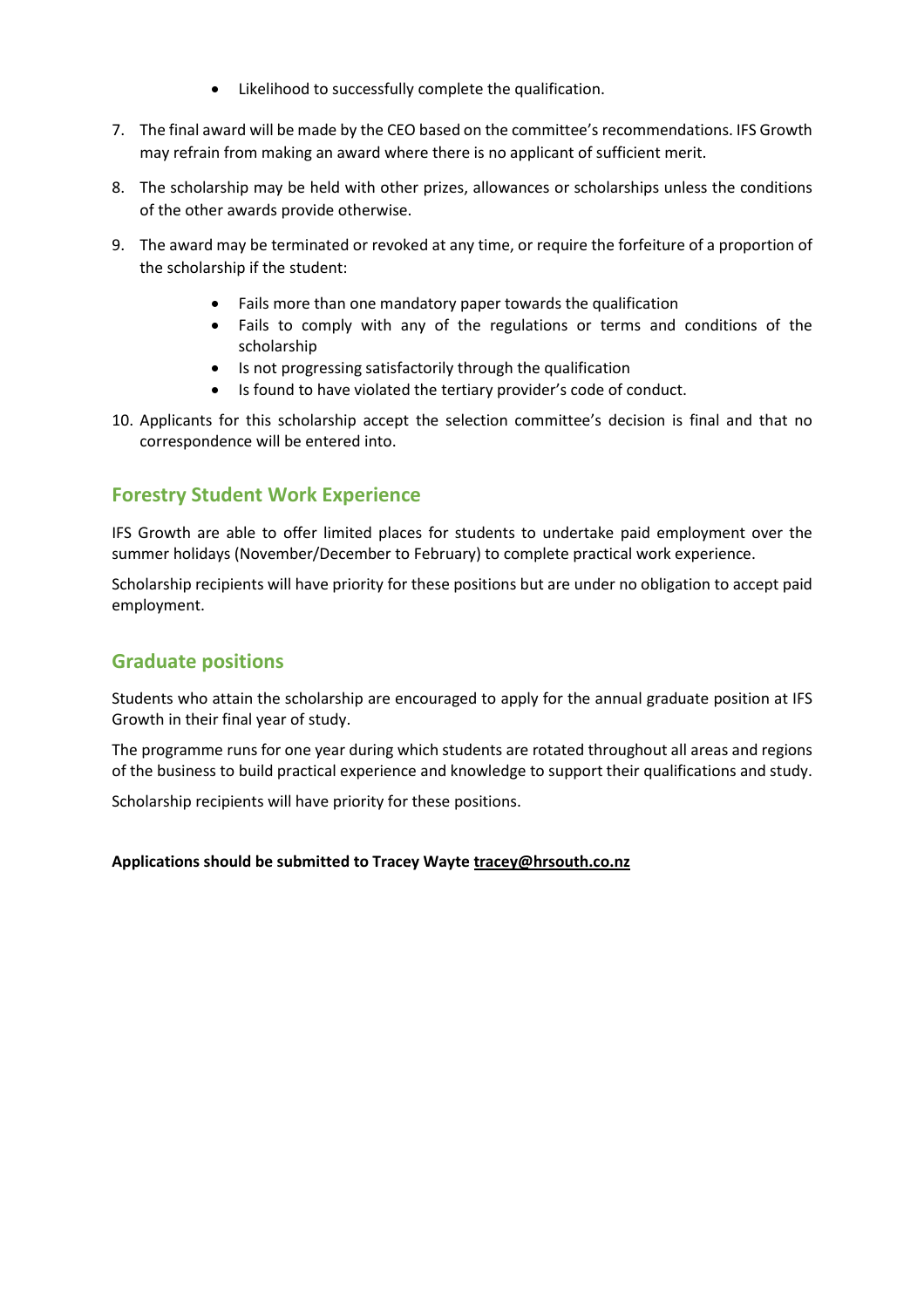| <b>Full Name:</b>                                                                     |  |
|---------------------------------------------------------------------------------------|--|
| <b>Address:</b>                                                                       |  |
| <b>Phone:</b>                                                                         |  |
| Email:                                                                                |  |
| <b>Date of Birth:</b>                                                                 |  |
| <b>Residency:</b><br>NZ Citizen, Permanent<br>Resident<br>(include date of residence) |  |
| Course of Study<br>and<br>provider:                                                   |  |

### **Please attach the following documentation to your application:**

- $\Box$  Copy of most recent transcript from your current education provider.
- $\Box$  A brief CV maximum 2 pages detailing your academic record, work history, detailing any hobbies, sporting activities, community involvement, volunteer work.
- □ A typed essay no longer than 750 words on "I chose the Forestry Industry because..."
- $\Box$  A character reference which is not to be completed by a close relative. Ask them to comment on your interest in studying in the forestry discipline, your motivation to succeed and academic merit. *This can be provided confidentially by the referee sending the reference directly to the address below.*
- $\Box$  A reference from a tutor or lecturer, or from your current employer. Ask them to comment on your interest in studying in the forestry discipline, your motivation to succeed and academic merit. *This can be provided confidentially by the referee sending the reference directly to [tracey@hrsouth.co.nz](mailto:tracey@hrsouth.co.nz)*
- □ Read the Conditions of Application, sign and enclose the declaration form page with your application.